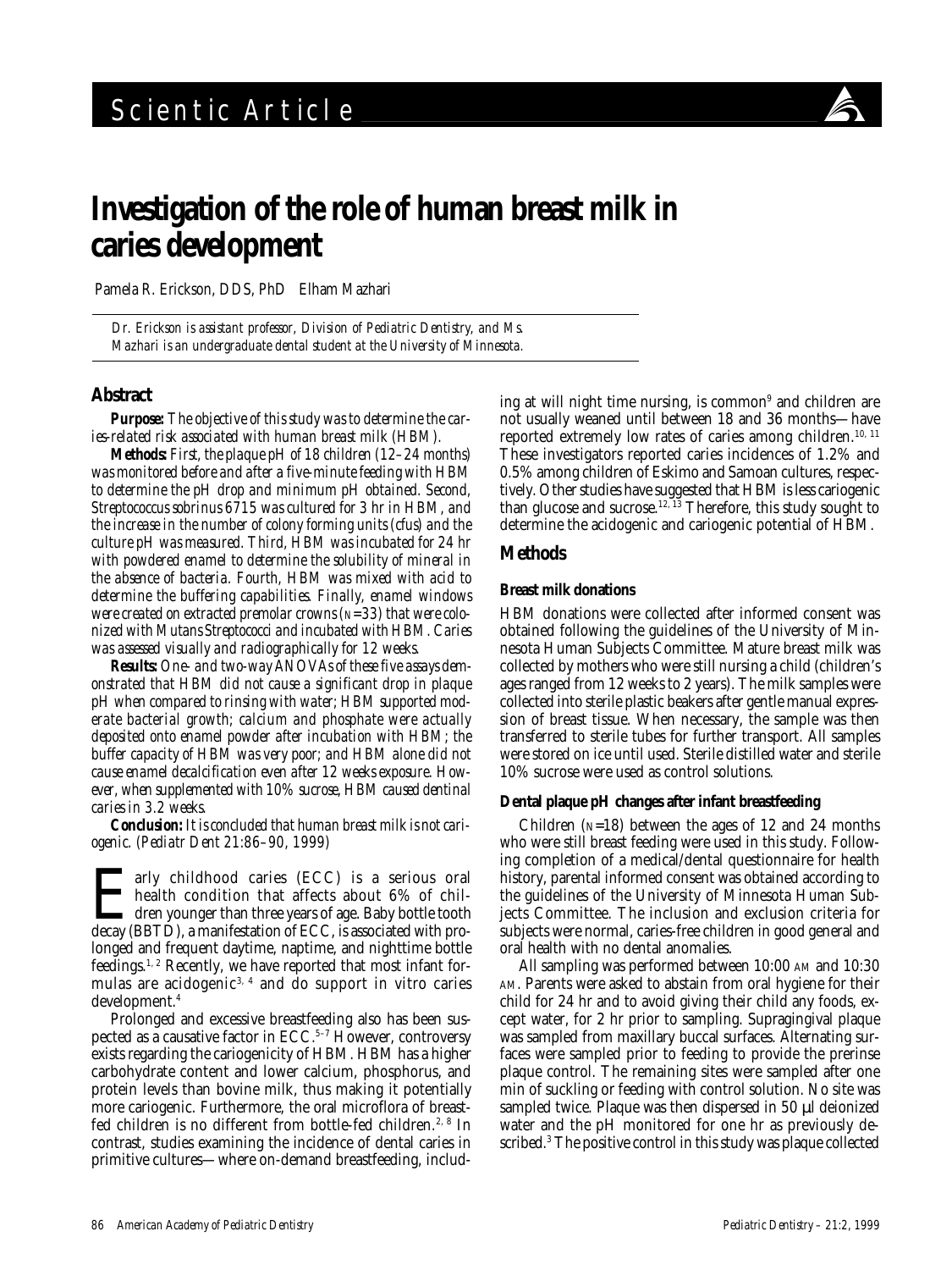| Variable                      | HBM.                                      | Bovine Milk $\cdot$                  | Sucrose <sup>•</sup>                        | Water*          |
|-------------------------------|-------------------------------------------|--------------------------------------|---------------------------------------------|-----------------|
| Plaque pH changes             |                                           |                                      |                                             |                 |
| Minimum pH                    | $6.4 \pm 0.1$                             | $6.5 \pm 0.4$                        | $5.3 \pm 0.3$ <sup>†</sup>                  | $6.7 \pm 0.1$   |
| pH at one hour                | $6.5 \pm 0.1$                             | $6.7 \pm 0.1$                        | $5.8 \pm 0.2^{\dagger}$                     | $6.8 \pm 0.1$   |
| pH drop                       | $0.6 \pm 0.1$                             | $0.5 \pm 0.2$                        | $1.4 \pm 0.2^{\dagger}$                     | $0.3 \pm 0.1$   |
| pH drop at 1 h                | $0.4 \pm 0.2$                             | $0.4 \pm 0.1$                        | $1.2 \pm 0.2^{\dagger}$                     | $0.3 \pm 0.1$   |
| <b>Bacterial fermentation</b> |                                           |                                      |                                             |                 |
| % optimal growth              | $84\pm4^{\dagger}$                        | $>250^{\dagger}$                     | 70±14                                       | $53 \pm 20$     |
| Culture pH                    | $6.4 \pm 0.1$                             | $6.6 \pm 0.1$ <sup>†</sup>           | $5.7 \pm 0.2^{\dagger}$                     | $6.2 \pm 0.1$   |
| <b>Mineral Changes</b>        |                                           |                                      |                                             |                 |
| Calcium                       | ↑22±3 mg/mg enamel†                       | $\downarrow$ 17 $\pm$ 1 <sup>†</sup> | $\downarrow$ 34±4 mg/mg enamel <sup>†</sup> | 0               |
| Phosphorus                    | $\uparrow$ 14±2 mg/mg enamel <sup>†</sup> | $\downarrow$ 7 $\pm$ 1 <sup>†</sup>  | $\downarrow$ 18±2 mg/mg enamel <sup>†</sup> | 0               |
| <b>Buffer Capacity</b>        |                                           |                                      |                                             |                 |
| Initial pH                    | $7.2 \pm 0.1$                             | $6.8 \pm 0.1$                        | $7.0 \pm 0.1$                               | $7.1 \pm 0.1$   |
| <b>B</b> Value                | $0.43 \pm 0.16^{\dagger}$                 | $21.3 \pm 0.6^{\dagger}$             | $0.03 \pm 0.00$                             | $0.03 \pm 0.00$ |

 $\, \cdot \,$  Data presented as mean  $\pm \, {\rm SD.} \, \, \, \cdot \,$  Data previously reported.4  $\,$ †Significantly different from water (*P*<0.001).

after 10% sucrose consumption. The negative control was plaque collected after water consumption.

## **Four pH measurements were evaluated:**

- 1. Minimum pH, defined as the lowest pH recorded in the one-hr period, was recorded because the hydrogen ion production potential of food items has been related to the food's cariogenic potential
- 2. pH at one hr, defined as the postrinse plaque pH recorded at 60 min past the time of initial plaque sampling, was recorded to allow for comparisons independent of time
- 3. pH drop, defined as the difference between the initial prerinse plaque pH and the minimum plaque pH obtained, was calculated to account for the initial plaque pH of each subject
- 4. pH drop at one hr, defined as the difference between the prerinse plaque pH recorded at 60 min and the postrinse plaque pH recorded at 60 min past the time of initial plaque sampling, was calculated to account for alterations in plaque acidogenicity caused by the sampling process.

#### **Bacterial fermentation and growth in the presence of HBM**

Samples of breast milk obtained from donors  $(N=7)$ , control solution, or Todd Hewitt Broth (4 mL) were inoculated in triplicate with a highly cariogenic and extensively studied strain of *Mutans Streptococci* (*S. sobrinus* 6715, 108 cells). After incubation (37°C, 5%  $CO_2$ , 3 hr) the cells were dispersed by sonication and a sample (0.01 mL) of each culture was spread in triplicate onto Blood Agar Plates, incubated (37°C,  $5\%$   $\mathrm{CO}_2$ , 3 days), and assayed for the number of cfus present on each plate. The bacterial growth was assessed by comparing the number of cfus, which grew after culture in HBM with the optimal growth seen after culture in Todd Hewitt broth. In addition, the pH changes associated with bacterial fermentation were then assessed by comparing the pH of each sample after 3 hr of culture with the pH prior to culturing with bacteria.

#### **Mineral dissolution after incubation with HBM**

Caries- and restoration-free, exfoliated primary incisor teeth were used for this study. The internal dentin support was removed using a high-speed dental handpiece. The remaining enamel shell from eight deciduous teeth was ground to a fine powder by use of a morter and pestal and pooled for these experiments. Fifty milligrams of powdered enamel (60–100 in-1, mesh) was then mixed with 1 mL of breast milk obtained from donors ( $N=12$ ) or control solutions.<sup>12-15</sup> Duplicates were prepared excluding the powdered enamel. All mixtures were incubated at 37°C for 24 hr with gentle agitation by constant inversion. The enamel powder was removed from each sample by centrifugation for 5 min at 1600 g. A 0.5 mL aliquot of each supernatant was removed and placed into a porcelain crucible. The samples were dried at 100°C for 2 hr and then ashed at 650°C for 18 hr. The residue was dissolved in 0.1 mL HCl and boiled gently to convert pyrophosphate back to orthophosphate. The dissolved ash was then made up to 1.0 mL with distilled water. Calcium (Ca) was estimated in the presence of lanthanium using atomic absorption spectroscopy. Phosphorus (P) was estimated by the ammonium-molybdate method.16 Each sample was randomly repeated three times. The amount of Ca and P dissolved was calculated by subtracting the Ca and P concentrations in the mixtures without enamel from the Ca and P concentration in the mixtures containing the powdered enamel.

#### **Buffer capacity of HBM**

To test the buffer capacity, 0.01 M HCl was added to 5 mL HBM obtained from donors  $(N=16)$ , water control, or sucrose control. Each solution was assayed in duplicate. The number of moles required to drop the pH two pH units was then determined using two seperate glass microelectrodes crosscalibrated and standardized each day with standard buffer solutions of pH 7.0 and 4.0.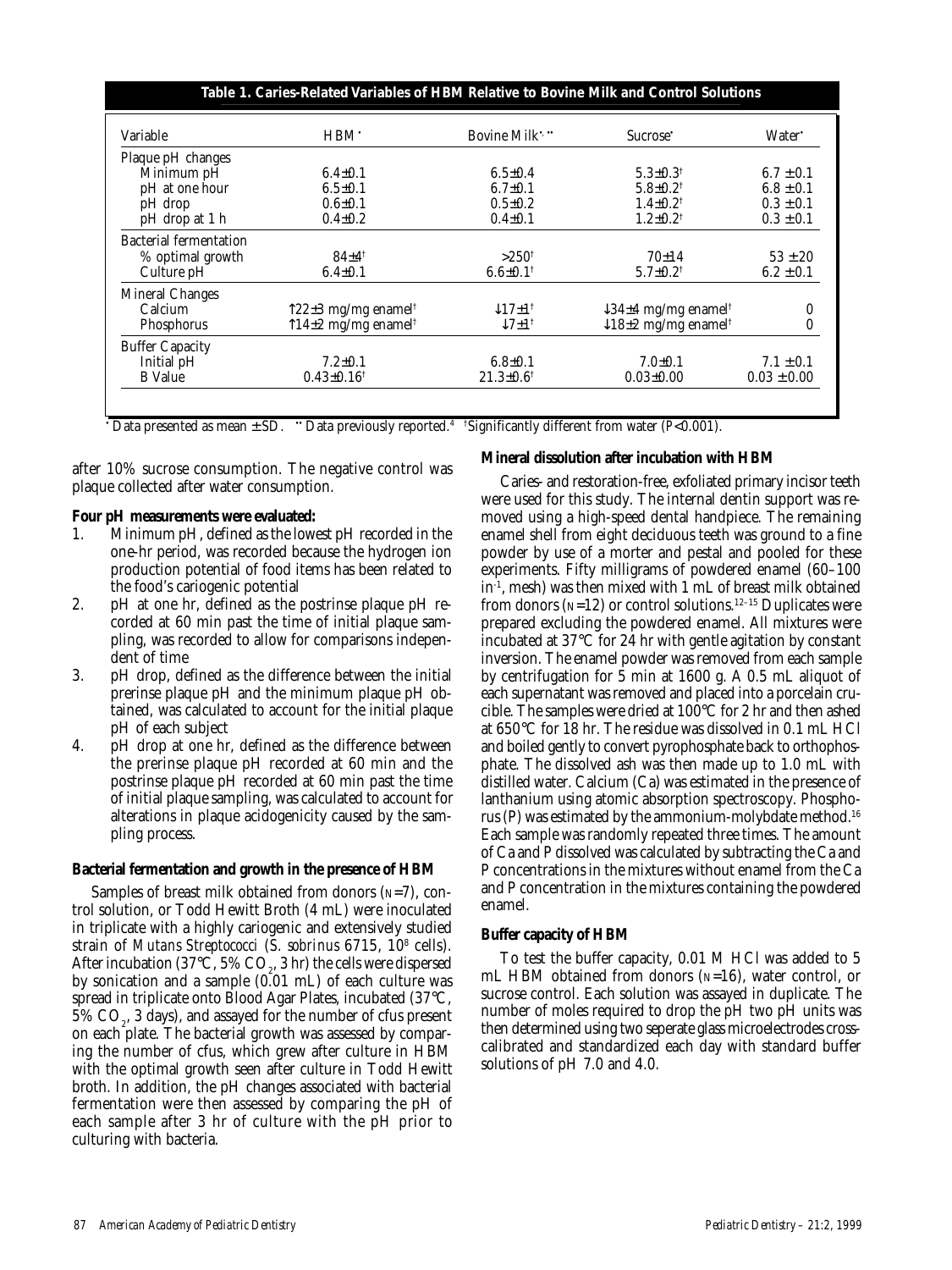



### **In vitro caries progression after exposure of premolars to HBM**

Extracted caries- and restoration-free premolars  $(N=33)$ were used to provide enamel supported by dentin. The mesial and distal enamel surfaces were thinned to a width of 1 mm, parallel to the DEJ, using a separating disk in a slowspeed handpiece. The enamel thickness was verified radiographically and the enamel polished with medium and fine Soflex Disks (3M, St. Paul, MN). A circular piece of tape (2.5-mm diameter) was fixed to the mesial and distal surface of each tooth and the remaining portion of the tooth was covered with nail varnish. After the varnish had dried, the masking tape was removed to leave two exposed enamel surfaces of  $0.049 \mathrm{~cm^2}$  each.

In vitro enamel colonization was achieved by immersing of the mounted crowns in 1.5 mL of bacterial suspension (*S. sobrinus* 6715 and *S. mutans* GS5, 1 x 108 cells/mL of each strain), and incubating at 37°C for 18 hr and verifying weekly by bacterial culture. The mounted crowns were then immersed in 1.5 mL of test solution provided fresh daily for 12 weeks. The development of enamel demineralization was assessed by clinical evaluation of the enamel. The progression of dental caries was assessed radiographically utilizing Ultraspeed film (Eastman Kodak, Rochester, NY) and a standardized exposure (15 mA, 75 KVP, 1/5 seconds, 15 cm cone-film distance).

The 11 different samples tested were 10% sucrose, distilled water, HBM (six donors), and HBM (three donors) supplemented with 10% sucrose. Each sample tested was incubated with three mounted crowns, yielding a total of six enamel windows per test sample.

#### **Statistical management of the data**

Data were entered and managed by Biostatistics personnel of the University of Minnesota Comprehensive Clinical Research Center. A one-way ANOVA was used to compare pH data. A two-way ANOVA was used to compare the remaining data.

# **Results**

## **pH changes of dental plaque associated with HBM**

The average minimum pH obtained in response to feeding with HBM was 6.37±0.12 (Table 1, Figure 1). The average minimum pH obtained for the control water and sucrose solutions were 6.67 and 5.29, respectively, which was not statistically different from those previously obtained in our studies of infant formulas.4 Similar results were also obtained for pH at one hr pH drop, and pH drop at one hr (Table 1, Figure 1).

## **Bacterial growth in the presence of HBM**

In this study, we found that bacterial growth in the presence of HBM averaged 84% of optimal growth (Table 1).

Furthermore, the culture pH dropped from 7.11 to 6.42 after 3 hr of culturing. Supplemental studies showed that the length of time between expression of breast milk and initiation of culture had no statistically significant impact on bacterial growth (data not shown).

### **Mineral changes in powdered enamel after incubation with HBM**

The data presented in Table 1 demonstrates that calcium and phosphorus were actually deposited onto powdered tooth enamel after incubation with HBM. Similar to previous studies,  ${\rm ^{3,\,12-15}}$  the sucrose control solution did dissolve calcium and phosphate from the powdered enamel, whereas the water control did not. Supplemental studies showed that the length of time between expression of breast milk and incubation with powdered enamel had no statistically significant impact on dissolution of mineral (data not shown).

## **Buffer capacity of HBM**

By measuring the number of moles of acid required to reduce the solution pH by two units, we were able to calculate the Buffer Value (B=dx/dpH, where dx is the number of moles of acid required to change the pH). The greater the B (i.e.,

| Table 2. In-vitro Caries Progression of HBM,<br>HBM Supplemented with Sucrose, Bovine<br>Milk, and Control Solutions |                           |  |  |
|----------------------------------------------------------------------------------------------------------------------|---------------------------|--|--|
| Sample                                                                                                               | Weeks to Dentin'          |  |  |
| Control solutions<br>Water                                                                                           | ND"                       |  |  |
| <b>Sucrose</b>                                                                                                       | $4.0 \pm 0.5$             |  |  |
| Bovine Milk <sup>†</sup>                                                                                             | $14.0 \pm 2.0^{\ddagger}$ |  |  |
| HBM                                                                                                                  |                           |  |  |
| Unsupplemented $(N=7)$                                                                                               | ND"                       |  |  |
| Supplemented with Sucrose $(N=3)$                                                                                    | $3.2 \pm 0.4^{\ddagger}$  |  |  |

• Data presented as mean  $\pm$  SD. • ND=No enamel decalcification present at any time during the study. † Data previously reported.<sup>3</sup> <sup> $\ddagger$ </sup> significantly different from sucrose ( $P < 0.001$ ).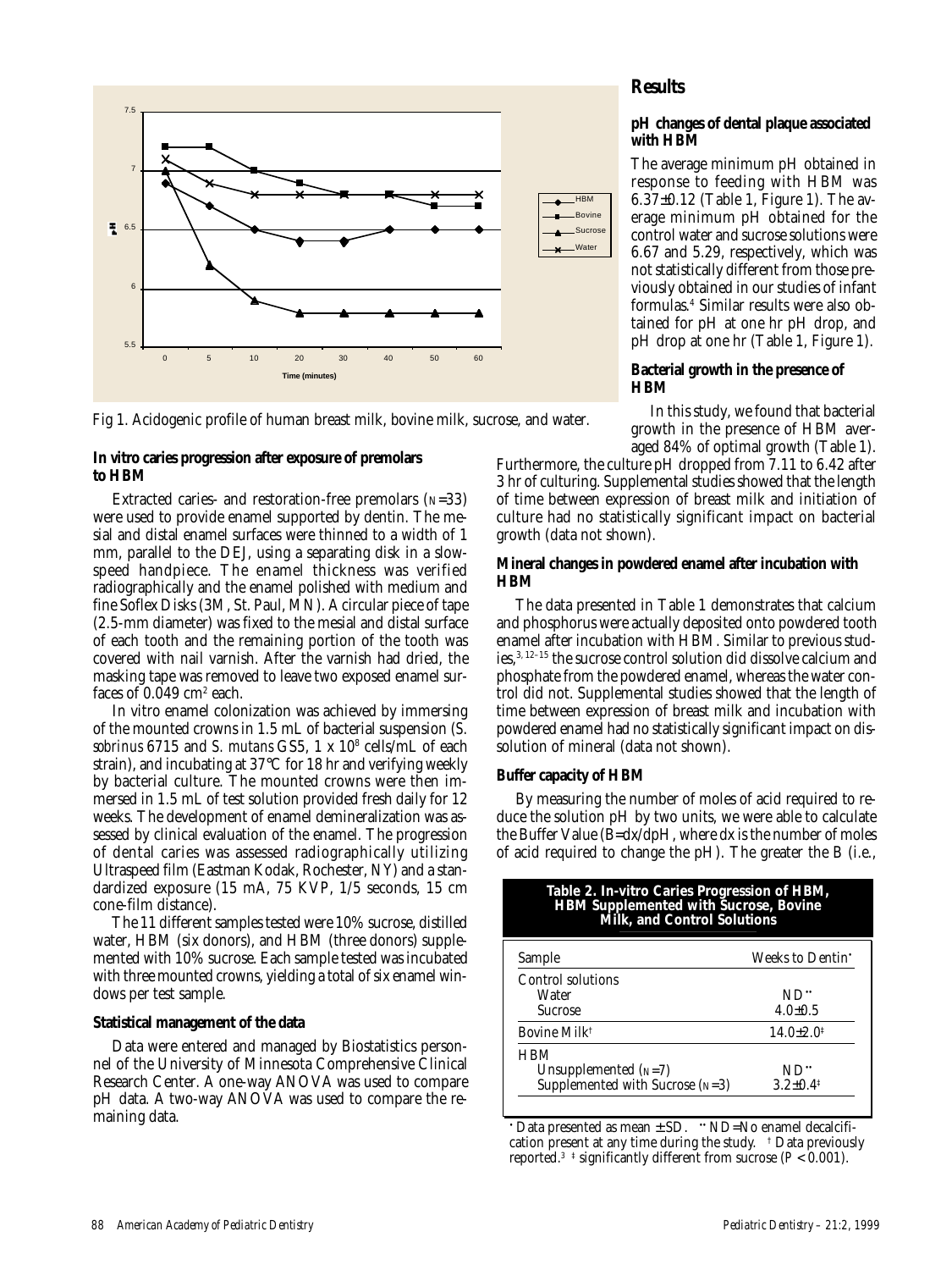more acid required to drop the pH) means a solution was more resistant to alterations in pH. Table 1 presents the Buffer Value obtained from these studies. We have found that HBM allows the solution pH to drop rapidly with the addition of acid. Supplemental studies showed that the length of time between expression of breast milk and acid incubation had no statistically significant impact on the measurement of buffer capacity (data not shown).

#### **In vitro cariogenicity of HBM**

Table 2 presents the average length of time for caries to reach the dentin as expressed in weeks. Similar to our previous studies with infant formula,<sup>4</sup> water did not show any signs of dental decalcification. Also similar to our previous studies, sucrose caused rapid in vitro caries development. In contrast, HBM, when used as the only carbohydrate source, did not cause enamel decalcification, even after 12 weeks of exposure. Interestingly, when HBM was supplemented with 10% sucrose, the caries development was actually more rapid than sucrose, with dental caries identified at 3.2 weeks. Supplemental studies showed that the length of time between expression of breast milk and initiation of culture had no statistically significant impact on caries progression (data not shown).

## **Discussion**

The buffering systems present within the oral cavity, primarily salivary buffers, are important in controlling the pH of the oral fluids bathing the teeth.<sup>1</sup> In the ECC condition, however, the salivary buffer effect is essentially removed due to the manner in which the infant sucks the nipple and the reduced saliva flow during periods of sleep.<sup>1</sup> Therefore, the source of liquid nutrition during periods of nursing and sleep may be the most important buffering system available.

The pH of a buffer system is based on the equilibrium between the bound hydrogen ions and free hydrogen ions. To express the buffering capacity of solutions, VanSlyke introduced Buffer Value, or  $\beta^{17}$ , in 1922. Buffer Value is the reciprocal of the slope of the pH neutralization curve, and is useful to demonstrate the rapidity at which the pH of a solution will drop with the addition of acid.

When one thinks about the buffering of body fluids, the system most widely understood is the circulatory system. The buffers present within the blood are important in closely maintaining a pH of around 7.3. The main buffers within the circulation are inorganic systems such as phosphate, carbon dioxide, and bicarbonate. However, the most important control of pH within the circulation comes from the hemoglobin–oxyhemoglobin equilibrium and its effects on carbon dioxide transport.18

Other living tissues and secretions are buffered less closely, with normal fluctuations seen in the pH range of 4.0 to  $7.0^{19}$ . The main buffers present in these other body secretions are phosphates, carbonates, and amino acids. The main sources of free hydrogen ions to create pH fluctuation within bodily fluids are the organic acids such as citric, ascorbic, folic, and malic acids.

An assessment of the composition of HBM is important to understand the reduced buffer capacity in comparison to bovine milk.<sup>20</sup> HBM has significantly less phosphate (15 mg/ dL), especially inorganic phosphate (5 mg/dL), when com-

pared to bovine milk (100 mg/dL total phosphate, 75 mg/dL inorganic phosphate). HBM also has less protein with approximately one-fifth the amount of amino acids when compared to bovine milk. Of particular importance is the concentration of histidine with the highly buffering imidazole ring. The concentration of histidine in HBM (23 mg/dL) is significantly less than that present in bovine milk (110 mg/dL). In contrast, the concentration of organic acids is two to three times higher in HBM compared to bovine milk. It is likely that the phosphate and protein present within HBM is capable of buffering the free hydrogen ions associated with these organic acids and thereby maintaining the pH near neutral when unchallenged by other acid sources. However, when additional acid is present, the buffering capacity is exceeded.

Several studies have reported the occurrence of rampant caries in breastfed children.<sup>2, 21, 22</sup> However, none of these studies has reported the composition of the remainder of the children's diet. Based upon information in this study, it is likely that nursing caries may not arise solely from breastfeeding. This research demonstrated that HBM alone does not cause enamel decalcification in our in vitro model. However, we also demonstrated that HBM does not buffer the addition of acid, and when HBM was supplemented with sucrose the rate of in vitro caries development was faster than that of sucrose alone. Therefore, we conclude that HBM alone is not a cariogenic food source. However, if a child is given a sugar-rich food and then allowed unlimited breastfeeding, HBM in combination with these other carbohydrates is highly cariogenic.

Two factors associated with nursing may explain the clinical appearance of dental caries associated with the consumption of HBM. In the nursing condition, the lips become pressed against the teeth, thus restricting the salivary flow to rinse other carbohydrates from the area. Furthermore, with the low buffering capacity of HBM, the acidogenic environment associated with bacterial fermentation of the other carbohydrates may be maintained in the oral cavity for long periods of time.

The goal of this study was to investigate the acidogenic and cariogenic properties of HBM. The results of these experiments demonstrate the need to educate parents about the association between ECC and breastfeeding so that parents can properly care for their child's teeth to prevent the development of ECC.

# **Conclusions**

- **From this study, we conclude that:**<br>1. **HBM** does not cause a signi 1. HBM does not cause a significant pH drop in plaque.<br>2. HBM supports moderate bacterial growth.
- 
- 2. HBM supports moderate bacterial growth.<br>3. Calcium and phorphorus are actually dep Calcium and phorphorus are actually deposited onto enamel powder after incubation with HBM.
- 
- 4. The buffer capacity of HBM is very poor.<br>5. HBM is not cariogenic in an in vitro mod HBM is not cariogenic in an in vitro model, unless another carbohydrate source is available for bacterial fermentation.

The authors thank Dr. Jim Hodges for statistical support with this research. The authors also thank the many mothers and children involved in this research study. This research was funded in part by the Minnesota Oral Health Clinical Research Center (P30-DE09737) and the University of Minnesota McKnight Foundation.